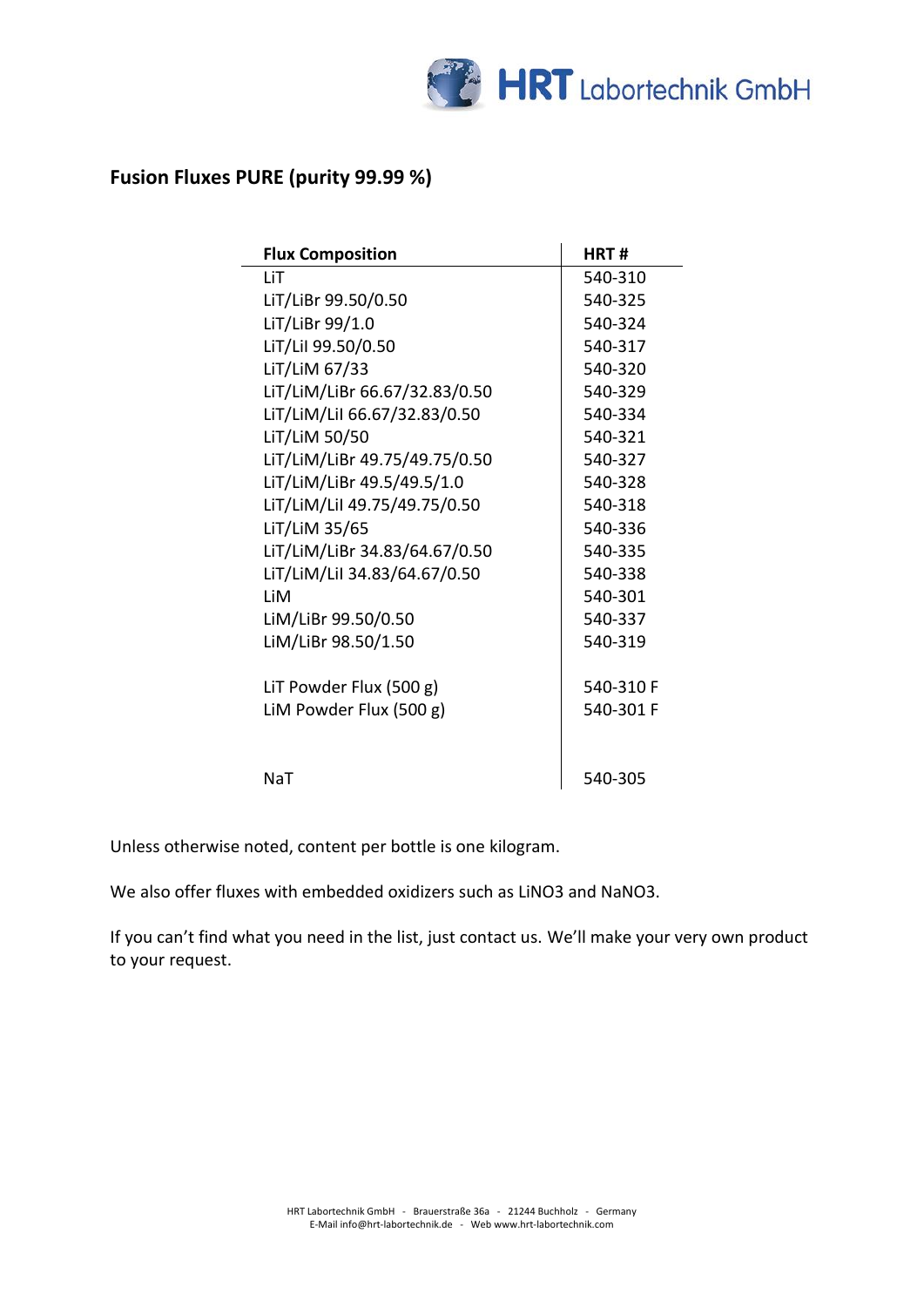

## **Fusion Fluxes ULTRA PURE (Purity 99.998+ %)**

| <b>Flux Composition</b>       | HRT #   |
|-------------------------------|---------|
| LiT                           | 540-302 |
| LiT/LiBr 99.50/0.50           | 540-350 |
| LiT/LiBr 99/1.0               | 540-351 |
| LiT/Lil 99.50/0.50            | 540-352 |
| LiT/LiM 67/33                 | 540-332 |
| LiT/LiM/LiBr 66.67/32.83/0.50 | 540-333 |
| LiT/LiM/LiI 66.67/32.83/0.50  | 540-330 |
| LiT/LiM 50/50                 | 540-322 |
| LiT/LiM/LiBr 49.75/49.75/0.50 | 540-331 |
| LiT/LiM/LiBr 49.5/49.5/1.0    | 540-353 |
| LiT/LiM/LiI 49.75/49.75/0.50  | 540-354 |
| LiT/LiM 35/65                 | 540-355 |
| LiT/LiM/LiBr 34.83/64.67/0.50 | 540-356 |
| LiM                           | 540-303 |
| LiM/LiBr 99.50/0.50           | 540-357 |
| LiM/LiBr 98.50/1.50           | 540-358 |
|                               |         |
| NaT                           | 540-300 |

Unless otherwise noted, content per bottle is one kilogram.

If you can't find what you need in the list, just contact us. We'll make your very own product to your request.